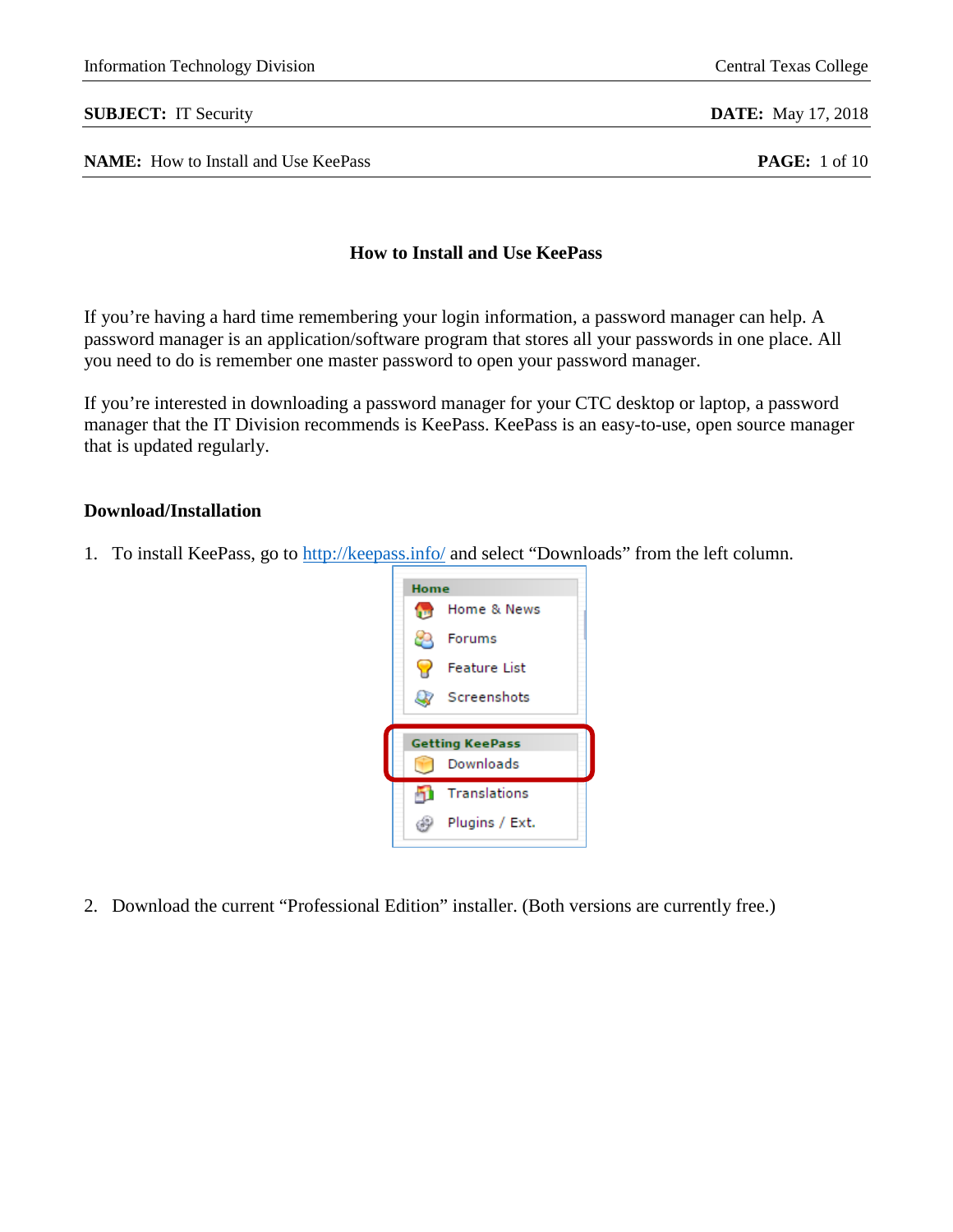### **NAME:** How to Install and Use KeePass **PAGE:** 2 of 10

| Download                     |                                                                                                                                                                                                                                                                |
|------------------------------|----------------------------------------------------------------------------------------------------------------------------------------------------------------------------------------------------------------------------------------------------------------|
|                              | <b>Professional Edition</b><br>KeePass 2.34                                                                                                                                                                                                                    |
| <b>Installer:</b>            | KeePass 2.34 (Installer EXE for<br>Windows)                                                                                                                                                                                                                    |
|                              | This package contains everything you need to use KeePass. Simply download the EXE file above, run it and follow the steps of the<br>installation program. You need local installation rights (use the Portable version below, if you don't have these rights). |
| <b>Portable:</b>             | Portable KeePass 2.34 (ZIP Package)                                                                                                                                                                                                                            |
|                              | Download this ZIP package and unpack it to your favorite location (USB stick, ). KeePass runs without any additional installation and<br>won't store any settings outside the application directory.                                                           |
| Supported operating systems: | Windows 98 / 98SE / ME / 2000 / XP / 2003 / Vista / 7 / 8 / 10, each 32-bit and 64-bit, Mono (Linux, Mac OS X, BSD, ).                                                                                                                                         |
| <b>Prerequisites:</b>        | Microsoft .NET Framework $\geq 2.0$ (already included in Windows Vista and higher) or Mono $\geq 2.6$ .                                                                                                                                                        |

(If the download doesn't automatically start, click "direct link" to begin the download process.)

| ❸ | KeePass                                                                         |
|---|---------------------------------------------------------------------------------|
|   | Your download will start shortly                                                |
|   | Problems with the download? Please use this direct link, or try another mirror. |
|   |                                                                                 |

3. Open the installation program by double-clicking the "KeePass … Setup" icon. (The install package will be located in your "Downloads" folder or where your browser has been told to place downloads.)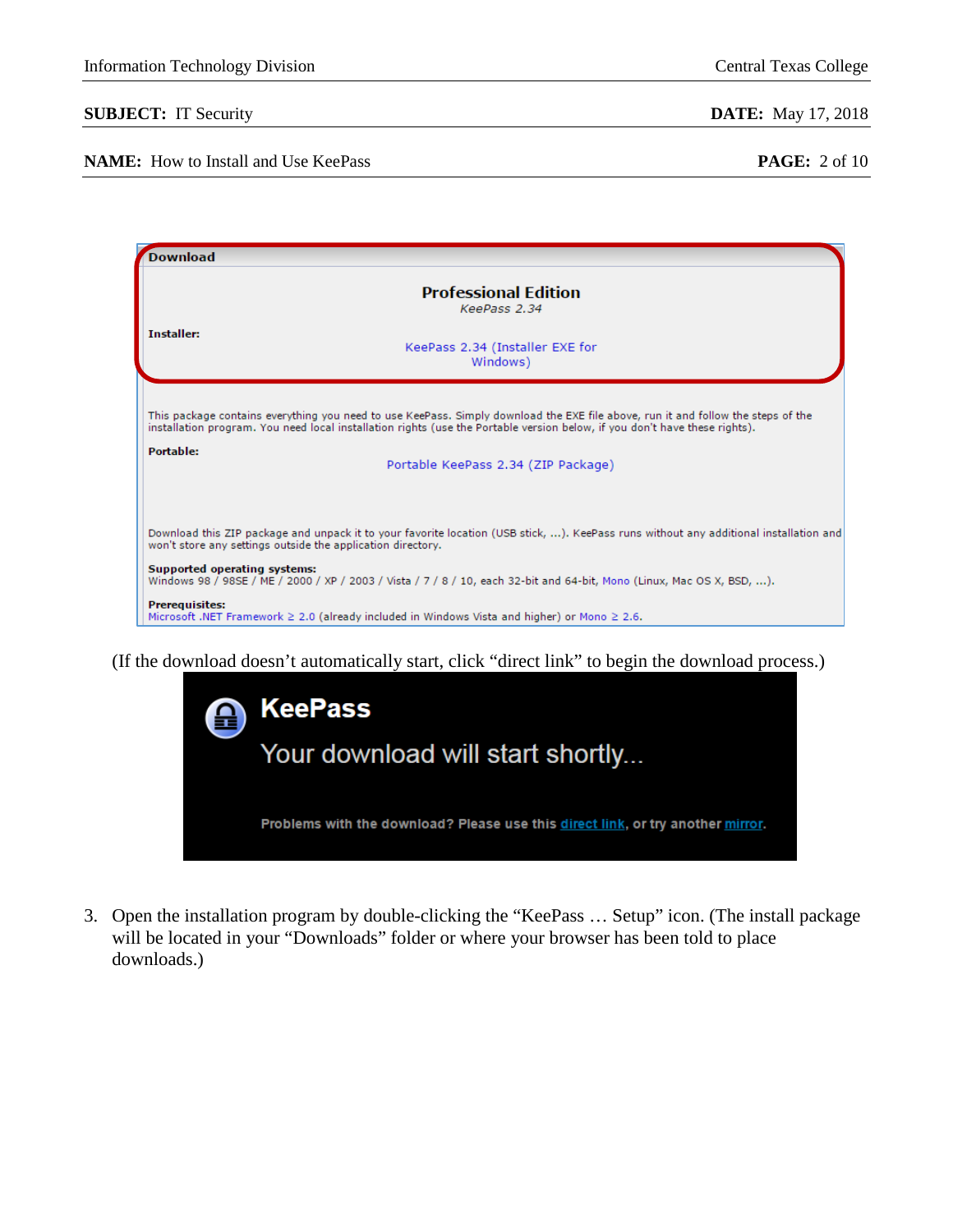# **SUBJECT:** IT Security **DATE:** May 17, 2018

# **NAME:** How to Install and Use KeePass **PAGE:** 3 of 10

| Organize $\blacktriangledown$ | Share with $\blacktriangledown$<br>New folder<br>Include in library $\blacktriangledown$<br><b>Burn</b> |
|-------------------------------|---------------------------------------------------------------------------------------------------------|
| <b>Favorites</b>              | Name                                                                                                    |
| Desktop                       | $\mathbb{R}$ Office 365 for CTC (1)                                                                     |
| Downloads                     | KeePass-2.34-Setup                                                                                      |
| 圖 Recent Places               | Office 365 for CTC                                                                                      |
| <b>Google Drive</b>           | Scheduling Appointments in Outlook                                                                      |
|                               | VoIP - Voice over Internet Protocol                                                                     |
| ibraries                      | EmailGoogleMessageCenter                                                                                |

# 4. Click the "Run" button.

| Open File - Security Warning                                                                                                                                                      |
|-----------------------------------------------------------------------------------------------------------------------------------------------------------------------------------|
| Do you want to run this file?                                                                                                                                                     |
| Name: s\BSherbert\Downloads\KeePass-2.34-Setup.exe<br>Publisher: Open Source Developer, Dominik Reichl<br>Type: Application<br>From: C:\Users\BSherbert\Downloads\KeePass-2.34-Se |
| Cancel<br>Run<br>V Always ask before opening this file                                                                                                                            |
| While files from the Internet can be useful, this file type can<br>potentially harm your computer. Only run software from publishers<br>you trust. What's the risk?               |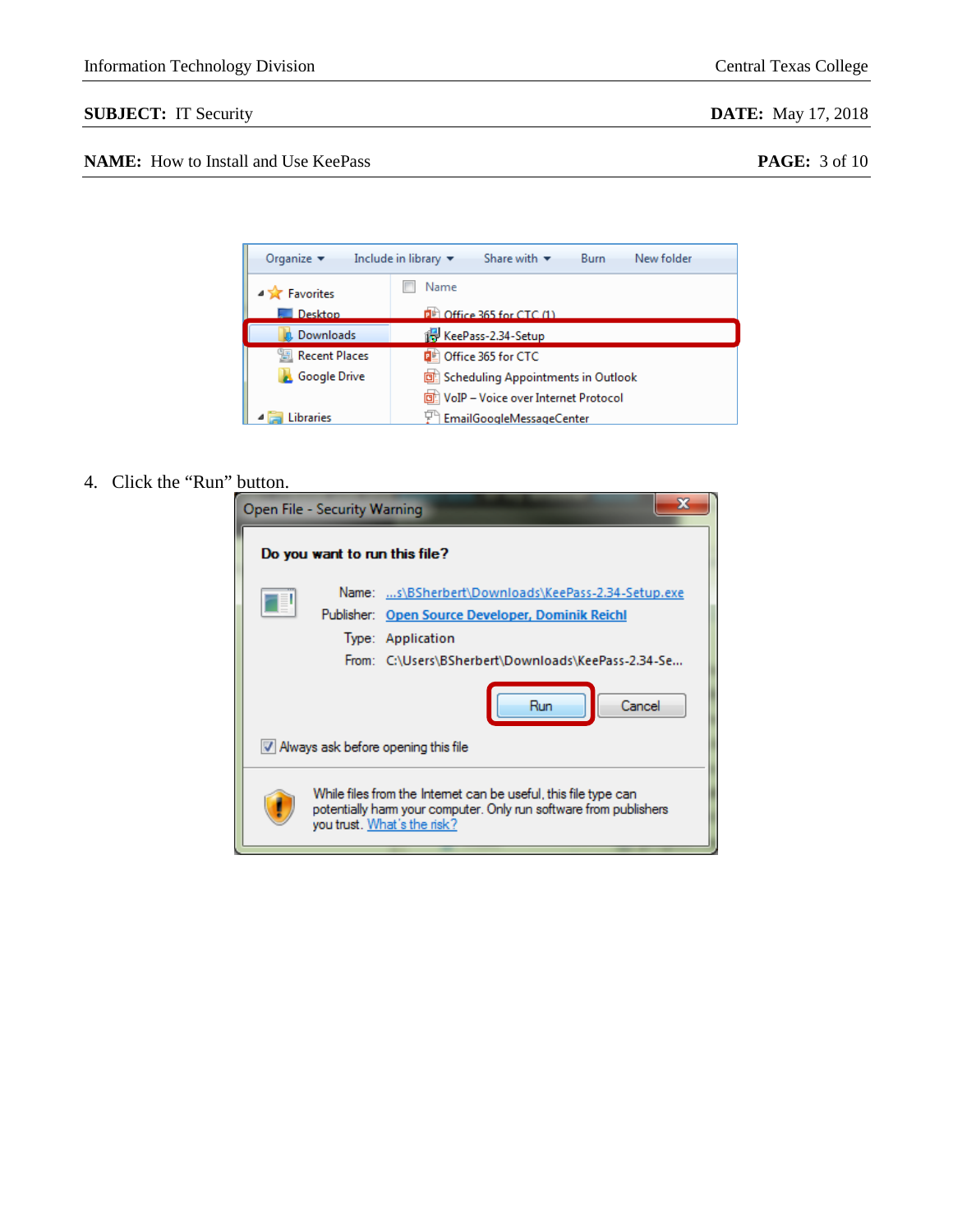Information Technology Division Central Texas College

# **Setup/Use**

1. Open KeePass and select "File" from the top menu bar. Select "New…" from the drop-down list that appears. This will begin the process of creating a database to store and organize your login/password information.



2. A new window will appear. Name your new database and choose a place to save it.

| A Create New Password Database                                      |                                                                                                                      |
|---------------------------------------------------------------------|----------------------------------------------------------------------------------------------------------------------|
|                                                                     | Libraries > Documents >                                                                                              |
| Organize v<br>New folder                                            |                                                                                                                      |
| <b>X</b> Favorites<br>Desktop                                       | Documents library<br>Includes: 2 locations                                                                           |
| Downloads<br>Recent Places<br><b>Google Drive</b><br>Ξ              | Name<br>AdobeGC<br>Etrieve                                                                                           |
| <b>Libraries</b><br>Documents<br>Music<br><b>Pictures</b><br>Videos | TSM & MKSYSB SOP<br><b>Edits</b><br>Problem Step Recorder<br><b>IT Webpage</b><br><b>Step Recorder</b><br>Newsletter |
| <b>I</b> Computer<br>┯                                              | <b>Personal</b><br>Ш                                                                                                 |
| File name:                                                          | NewDatabase                                                                                                          |
|                                                                     | Save as type:   KeePass KDBX Files (*.kdbx)                                                                          |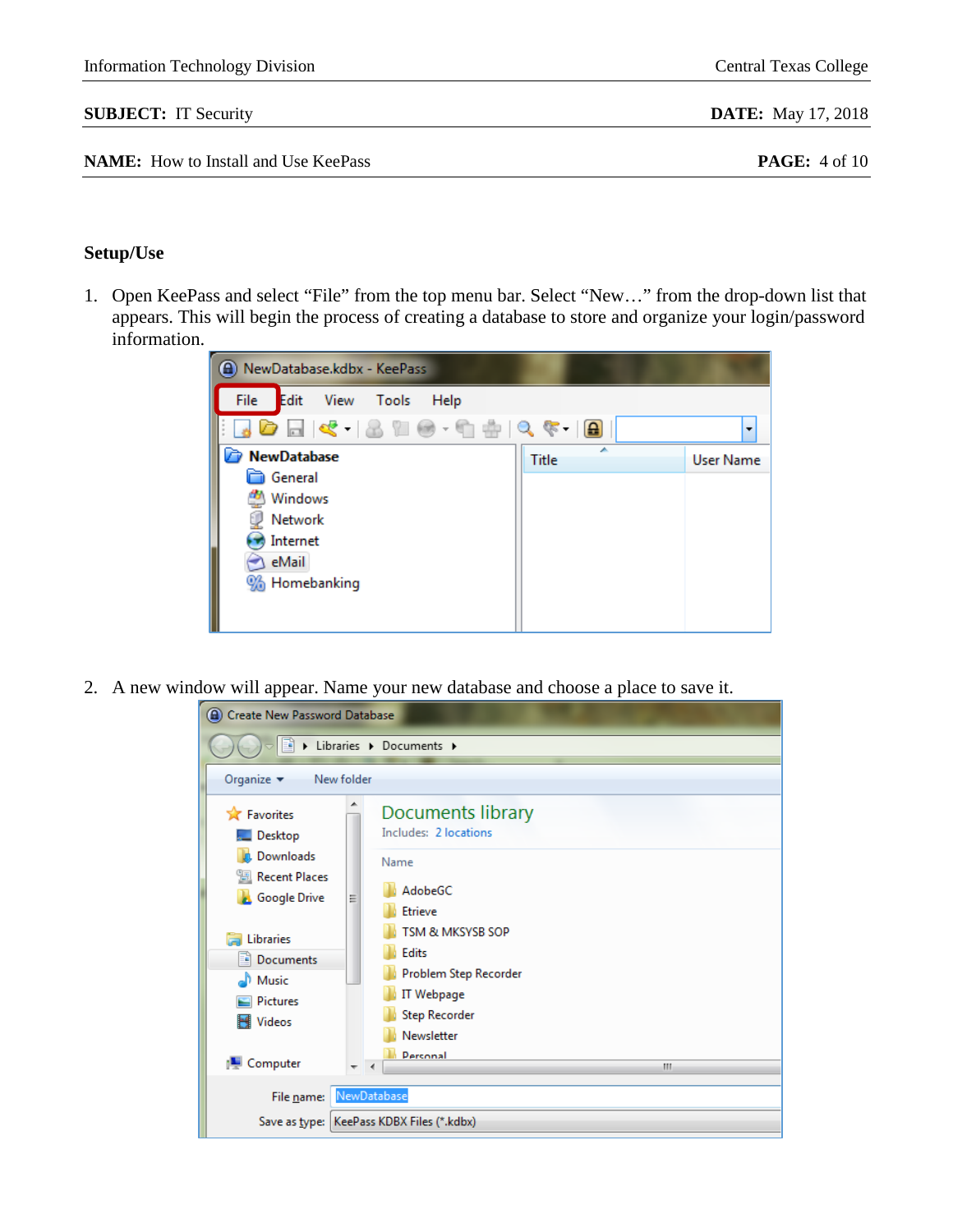|           | <b>NAME:</b> How to Install and Use KeePass                                                                                                                            |                                                                                                                                                                                                                                                                                                                                                                                                                                                                                                                                                         | <b>PAGE:</b> 5 of 10 |
|-----------|------------------------------------------------------------------------------------------------------------------------------------------------------------------------|---------------------------------------------------------------------------------------------------------------------------------------------------------------------------------------------------------------------------------------------------------------------------------------------------------------------------------------------------------------------------------------------------------------------------------------------------------------------------------------------------------------------------------------------------------|----------------------|
| possible! |                                                                                                                                                                        | 3. You will be prompted to create your database's master password. This is the only password you will<br>need to remember after setting up your database. You will want to make this password as secure as                                                                                                                                                                                                                                                                                                                                              |                      |
|           |                                                                                                                                                                        | Create a master password and click "Ok" when you are ready to continue. (For now, don't bother<br>checking either the "Key file / provider" or "Windows user account" boxes.)                                                                                                                                                                                                                                                                                                                                                                           |                      |
|           | Create Composite Master Key                                                                                                                                            | $\mathbf{x}$                                                                                                                                                                                                                                                                                                                                                                                                                                                                                                                                            |                      |
|           | Master password:                                                                                                                                                       | C:\Users\BSherbert\Documents\NewDatabase.kdbx<br>Specify the composite master key, which will be used to encrypt the database.<br>A composite master key consists of one or more of the following key sources. All sources you specify will<br>be required to open the database. If you lose one source, you will not be able to open the database.<br>                                                                                                                                                                                                 |                      |
|           | Repeat password:                                                                                                                                                       |                                                                                                                                                                                                                                                                                                                                                                                                                                                                                                                                                         |                      |
|           | Estimated quality:                                                                                                                                                     | 0 bits<br>0 <sub>ch</sub>                                                                                                                                                                                                                                                                                                                                                                                                                                                                                                                               |                      |
|           | Key file / provider:<br>plugin, it is also listed in this combo box.<br><b>Windows user account</b><br>account password changes.<br>this option.<br>$He$ <sub>lp</sub> | (None)<br>图 Create.<br><b>Browse</b><br>Create a new key file or browse your disks for an existing one. If you have installed a key provider<br>This source uses data of the current Windows user. This data does not change when the Windows<br>If the Windows account is lost, it will not be enough to create a new account with the same<br>user name and password. A complete backup of the user account is required. Creating and<br>restoring such a backup is not a simple task. If you don't know how to do this, don't enable<br>ок<br>Cancel |                      |

**SUBJECT:** IT Security **DATE:** May 17, 2018

Information Technology Division Central Texas College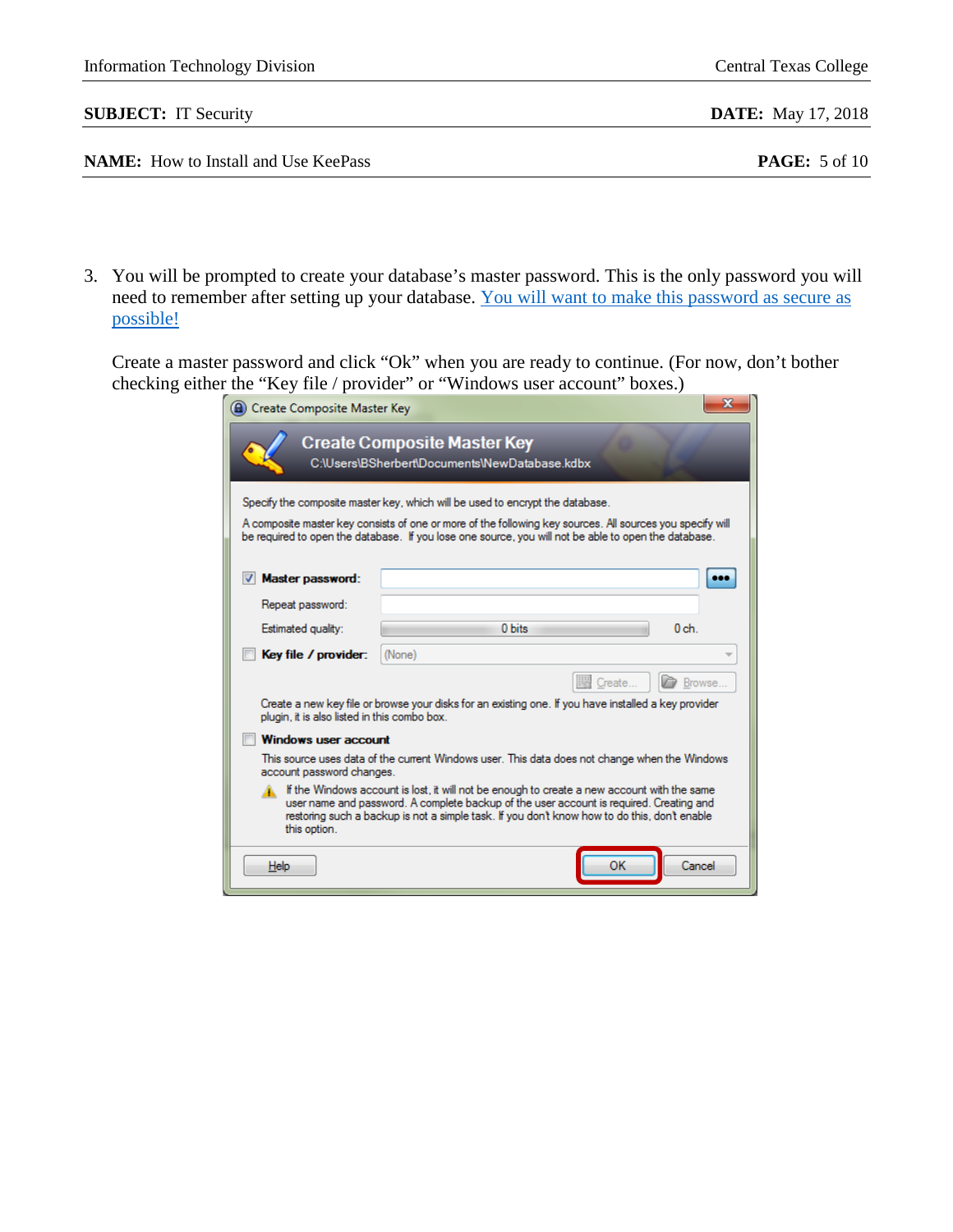| <b>Information Technology Division</b> | <b>Central Texas College</b> |
|----------------------------------------|------------------------------|
| <b>SUBJECT:</b> IT Security            | <b>DATE:</b> May 17, 2018    |
|                                        |                              |

| <b>NAME:</b> How to Install and Use KeePass |  |  |  |  |  |  |  |  |  |
|---------------------------------------------|--|--|--|--|--|--|--|--|--|
|---------------------------------------------|--|--|--|--|--|--|--|--|--|

4. The "Database Settings" window will appear. These settings can be changed at any time (and most of these settings are fine as they are), so click the 'Ok' button to continue.

| <b>A</b> Database Settings                                                    | $\overline{\mathbf{x}}$ |
|-------------------------------------------------------------------------------|-------------------------|
| <b>Database Settings</b><br>Here you can configure various database settings. |                         |
| General<br>Security  <br>Compression   Recycle Bin  <br>Advanced              |                         |
| Database name: Enter a name for the database or leave it empty.               |                         |
| Database description:                                                         |                         |
| Enter a short description of the database or leave it empty.                  | A                       |
| Default user name for new entries:                                            |                         |
| Custom database color:                                                        |                         |
| OK<br>Cancel<br>Help                                                          |                         |

5. Your empty database will appear with two example entries. You can add a new entry by **rightclicking** the white space under the two sample entries. Select "Add Entry" from the list that appears.

| A) NewDatabase.kdbx - KeePass |                 |                  |          |          |
|-------------------------------|-----------------|------------------|----------|----------|
| File Edit View Tools<br>Help  |                 |                  |          |          |
|                               |                 |                  |          |          |
| C<br><b>NewDatabase</b>       | <b>Title</b>    | <b>User Name</b> | Password | URL      |
| General                       | Sample Entry    | User Name        | ******** | http://k |
| Windows                       | Sample Entry #2 | Michael321       | ******** | http://k |
| Network                       |                 |                  |          |          |
| Internet<br>eMail             |                 |                  |          |          |
| % Homebanking                 |                 |                  |          |          |
|                               |                 |                  |          |          |
|                               |                 |                  |          |          |
|                               |                 |                  |          |          |
|                               |                 |                  |          |          |
|                               |                 |                  |          |          |
|                               |                 |                  |          |          |
|                               |                 |                  |          |          |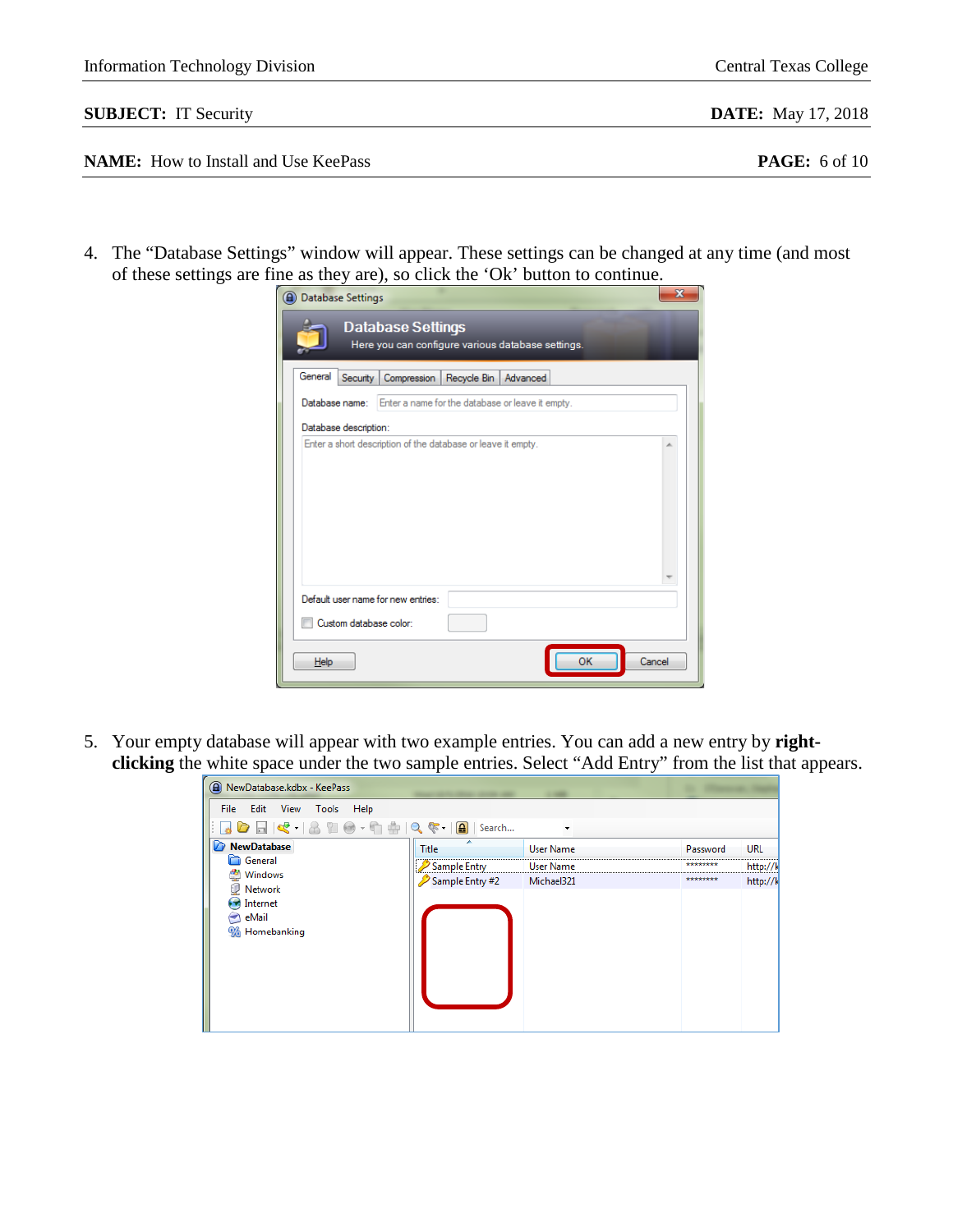| <b>Information Technology Division</b>      | <b>Central Texas College</b>    |
|---------------------------------------------|---------------------------------|
| <b>SUBJECT:</b> IT Security                 | <b>DATE:</b> May 17, 2018       |
| <b>NAME:</b> How to Install and Use KeePass | <b>PAGE:</b> $7 \text{ of } 10$ |

6. In the "Add Entry" window, fill out the "Title," "User name," and both "Password" fields.

| Add Entry      | <b>Add Entry</b><br>Create a new entry. | $\mathbf{x}$                      |
|----------------|-----------------------------------------|-----------------------------------|
| Entry          | Advanced Properties Auto-Type History   |                                   |
| Title:         | Gmail                                   | lcon:<br>$\overline{\phantom{a}}$ |
| User name:     | jsmith@ctcd.edu                         |                                   |
| Password:      |                                         |                                   |
| Repeat:        |                                         |                                   |
| Quality:       | 117 bits                                | 20 ch.                            |
| URL:           |                                         |                                   |
| Notes:         |                                         |                                   |
|                |                                         |                                   |
|                |                                         |                                   |
|                |                                         |                                   |
|                |                                         |                                   |
|                | 10/ 4/2016 12:00:00 AM                  |                                   |
| Expires:       |                                         | $\odot$<br>▥▾                     |
|                |                                         |                                   |
| <b>S</b> Tools | OK                                      | Cancel                            |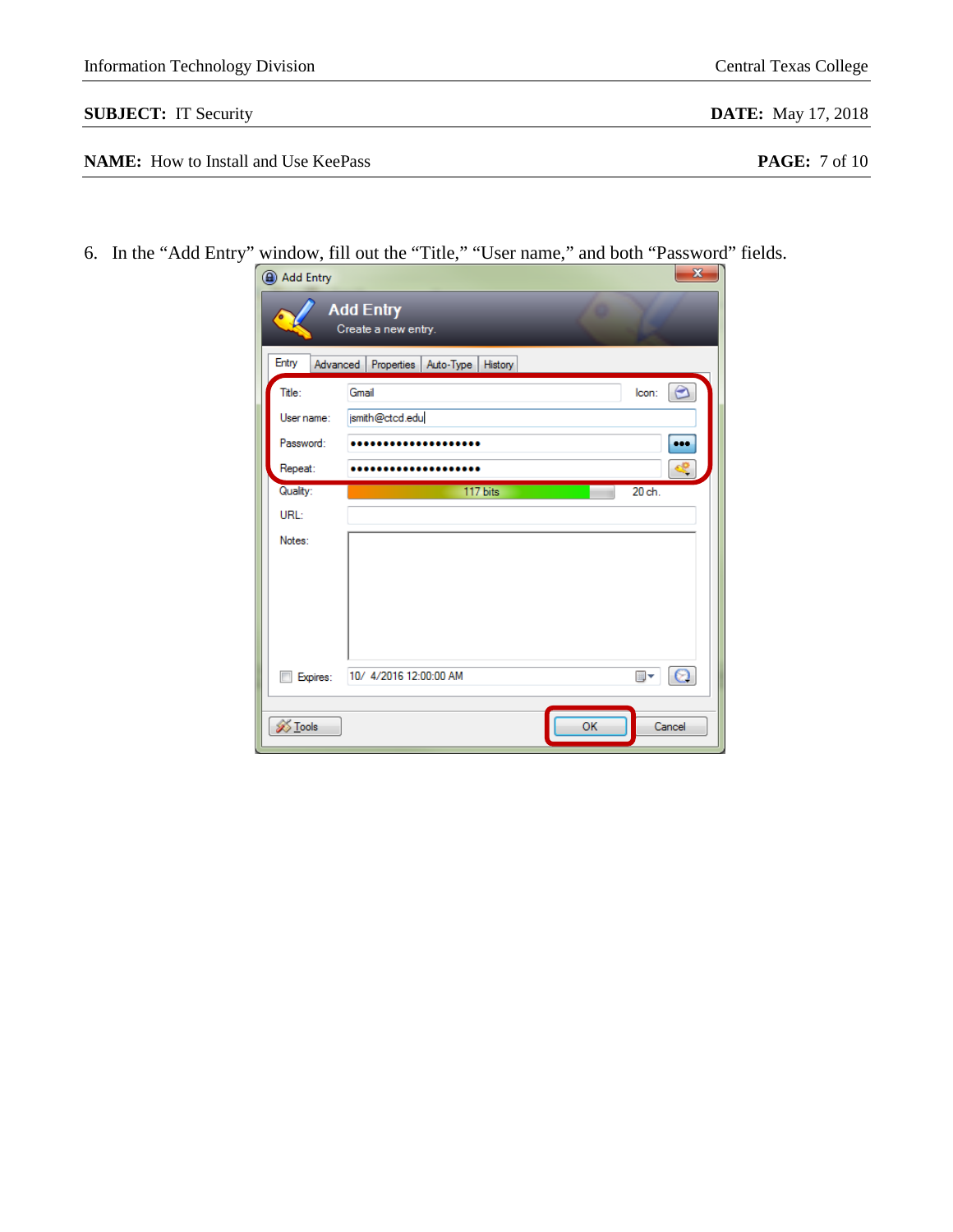| Information Technology Division | <b>Central Texas College</b> |
|---------------------------------|------------------------------|
| <b>SUBJECT:</b> IT Security     | <b>DATE:</b> May 17, 2018    |

**NAME:** How to Install and Use KeePass **PAGE:** 8 of 10

Optionally, you can create a randomly generated password by clicking the "Open Password Generator…" button and selecting "Open Password Generator…" from the drop-down list that appears.

| Add Entry      | $\overline{\mathbf{x}}$                      |
|----------------|----------------------------------------------|
|                | <b>Add Entry</b><br>Create a new entry.      |
| Entry          | Advanced   Properties   Auto-Type<br>History |
| Title:         | $\bm{\circ}$<br>lcon:<br>Gmail               |
| User name:     | jsmith@ctcd.edu                              |
| Password:      |                                              |
| Repeat:        |                                              |
| Quality:       | 117 bits<br>20 <sub>ch</sub>                 |
| URL:           |                                              |
| Notes:         |                                              |
| Expires:       | $\odot$<br>10/ 4/2016 12:00:00 AM<br>▦▾      |
| <b>X</b> Tools | OK<br>Cancel                                 |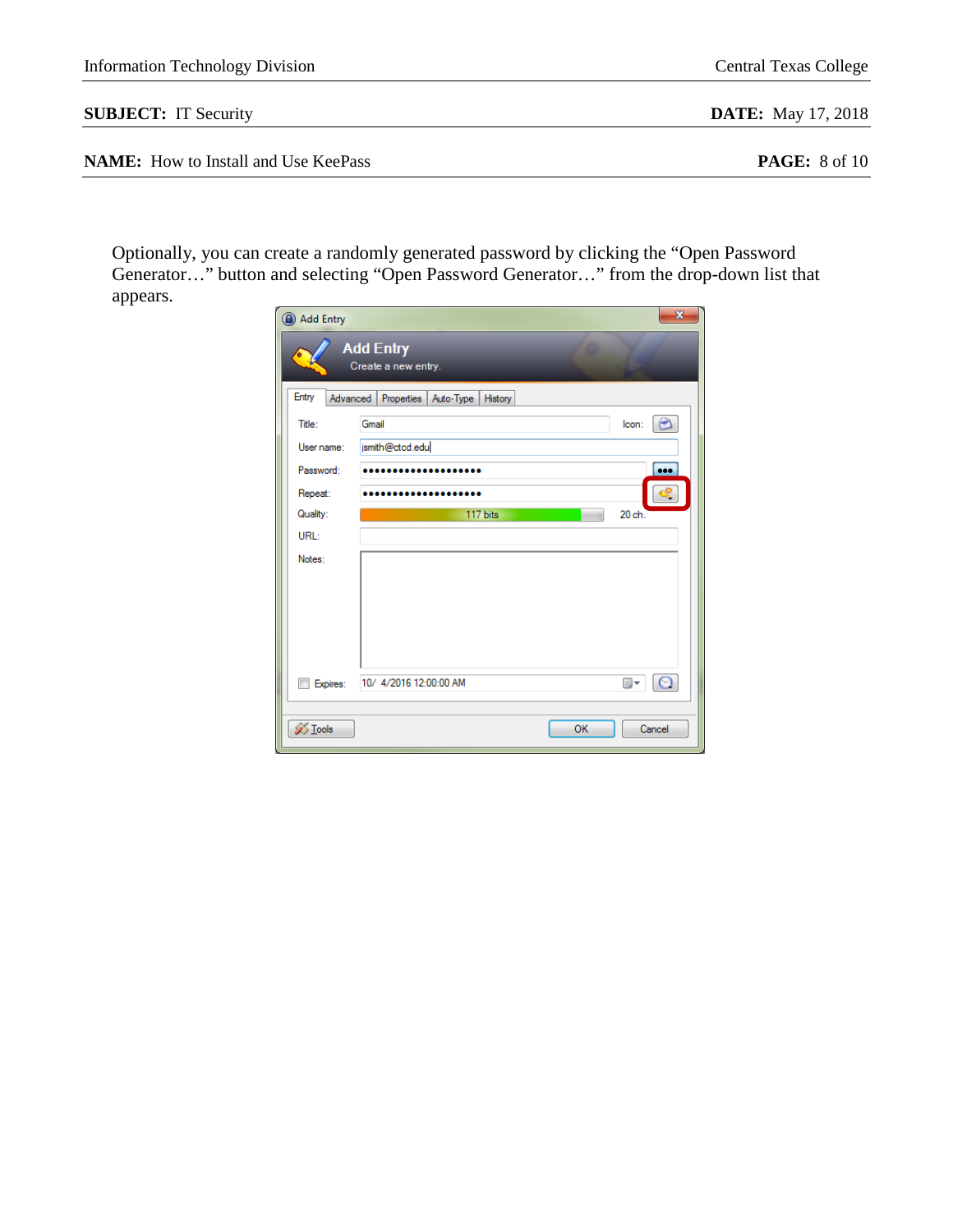| Settings<br>Advanced<br>Preview        |                                              |                                                                                                                                                                                                                                                                                                                                                   |
|----------------------------------------|----------------------------------------------|---------------------------------------------------------------------------------------------------------------------------------------------------------------------------------------------------------------------------------------------------------------------------------------------------------------------------------------------------|
| Profile:<br>(Custom)                   |                                              |                                                                                                                                                                                                                                                                                                                                                   |
| Current settings                       |                                              |                                                                                                                                                                                                                                                                                                                                                   |
| <b>O</b> Generate using character set: |                                              |                                                                                                                                                                                                                                                                                                                                                   |
| Length of generated password:          | 40⊫                                          |                                                                                                                                                                                                                                                                                                                                                   |
| $\vee$ Upper-case (A, B, C, )          | $\triangledown$ Space ()                     |                                                                                                                                                                                                                                                                                                                                                   |
| $\vee$ Lower-case (a, b, c, )          | $\triangledown$ Special (!, \$, %, &, )      |                                                                                                                                                                                                                                                                                                                                                   |
| $\triangledown$ Digits (0, 1, 2, )     | <b>V</b> Brackets $([,], \{, \}, (,), <, >)$ |                                                                                                                                                                                                                                                                                                                                                   |
| $\triangledown$ Minus (-)              | V High ANSI characters                       |                                                                                                                                                                                                                                                                                                                                                   |
| $\triangledown$ Underline ()           |                                              |                                                                                                                                                                                                                                                                                                                                                   |
|                                        |                                              |                                                                                                                                                                                                                                                                                                                                                   |
| Generate using pattern:                |                                              |                                                                                                                                                                                                                                                                                                                                                   |
|                                        |                                              |                                                                                                                                                                                                                                                                                                                                                   |
|                                        |                                              |                                                                                                                                                                                                                                                                                                                                                   |
|                                        |                                              |                                                                                                                                                                                                                                                                                                                                                   |
| (None)                                 |                                              |                                                                                                                                                                                                                                                                                                                                                   |
| Collect additional entropy             |                                              |                                                                                                                                                                                                                                                                                                                                                   |
|                                        | A) Password Generator                        | the checkboxes under the "Generate using character set:" section, a<br>password:" to at least 30 characters. Click "OK."<br><b>Password Generation Options</b><br>Here you can define properties of generated passwords.<br>Also include the following characters:<br>Randomly permute characters of password<br>Generate using custom algorithm: |

 $\underline{\mathsf{Help}}$ 

generated  $\mathbf{x}$ 

**SUBJECT:** IT Security **DATE:** May 17, 2018

| <b>NAME:</b> How to Install and Use KeePass |  |
|---------------------------------------------|--|
|---------------------------------------------|--|

Select all the checkboxes under the "Generate using character set:" section, and set the "Length of

**PAGE:** 9 of 10

 $\mathbb{X}$ 

 $\mathsf{OK}% \left( \mathcal{M}\right) \equiv\mathsf{OK} \left( \mathcal{M}\right)$ 

Cancel